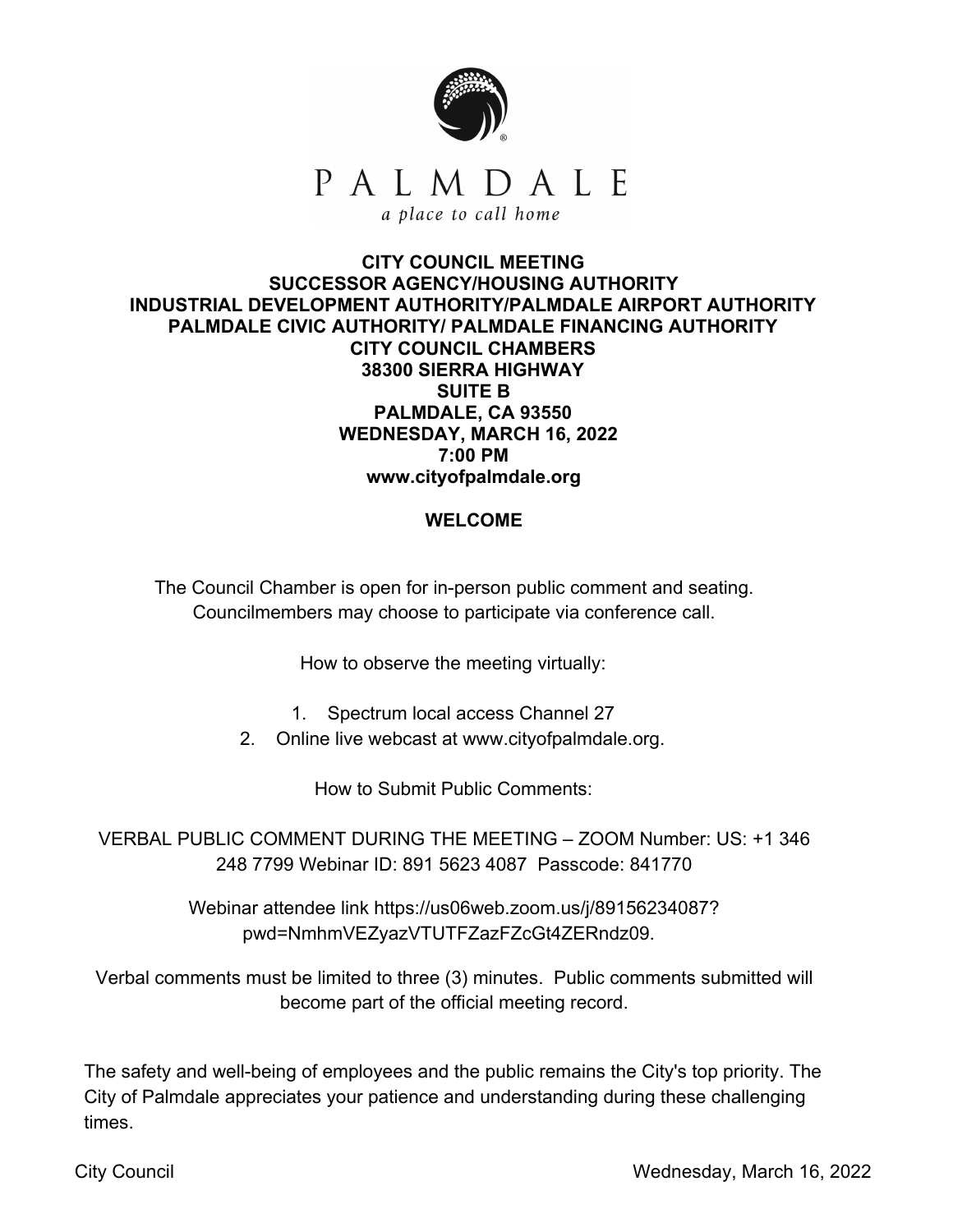The City Council is making every effort to follow the spirit and intent of the Brown Act and other applicable laws regulating the conduct of public meetings in order to maximize transparency and public access.

In accordance with the Americans with Disabilities Act of 1990, if you require a disabilityrelated modification or accommodation to participate in this meeting, please contact the City Clerk's Office at (661) 267-5151 at least 72 hours prior to the meeting.

If you require oral Spanish translation, please contact the City Clerk's Office at (661) 267- 5151 at least 72 hours prior to the meeting.

Your courtesy is requested to help our meetings run smoothly. If you'll be kind enough to follow these simple rules, we can make the best possible use of your time and ours:

- Please refrain from public displays or outbursts, such as unsolicited applause, comments, cheering, foul language or obscenities.
- Any disruptive activities that substantially interfere with the ability of the City Council to carry out its meeting will not be permitted and offenders will be asked to leave the meeting.
- Please turn off/mute your cell phones and mobile devices.

### **7:00 P.M.**

### 1. **MAYOR TO CALL THE MEETING TO ORDER**

# 2. **PLEDGE OF ALLEGIANCE AND MOMENT OF SILENCE IN HONOR OF OUR TROOPS**

### 3. **ROLL CALL**

MAYOR / CHAIR HOFBAUER, MAYOR PRO TEM / VICE CHAIR / CHAIR PRO TEM LOA, COUNCILMEMBERS / DIRECTORS / MEMBERS / COMMISSIONERS CARRILLO, BISHOP, BETTENCOURT COMMISSIONERS FRAGA-SAENZ, DENNY

# 4. **WAIVER OF FULL READING OF RESOLUTION(S) and ORDINANCE(S)**

Staff Recommendation: Move to waive full reading of the Resolution (s) and/or Ordinance(s) to be considered and voted on at this meeting. (Voice Vote - Requires a majority to waive.)

### 5. **PUBLIC COMMENTS**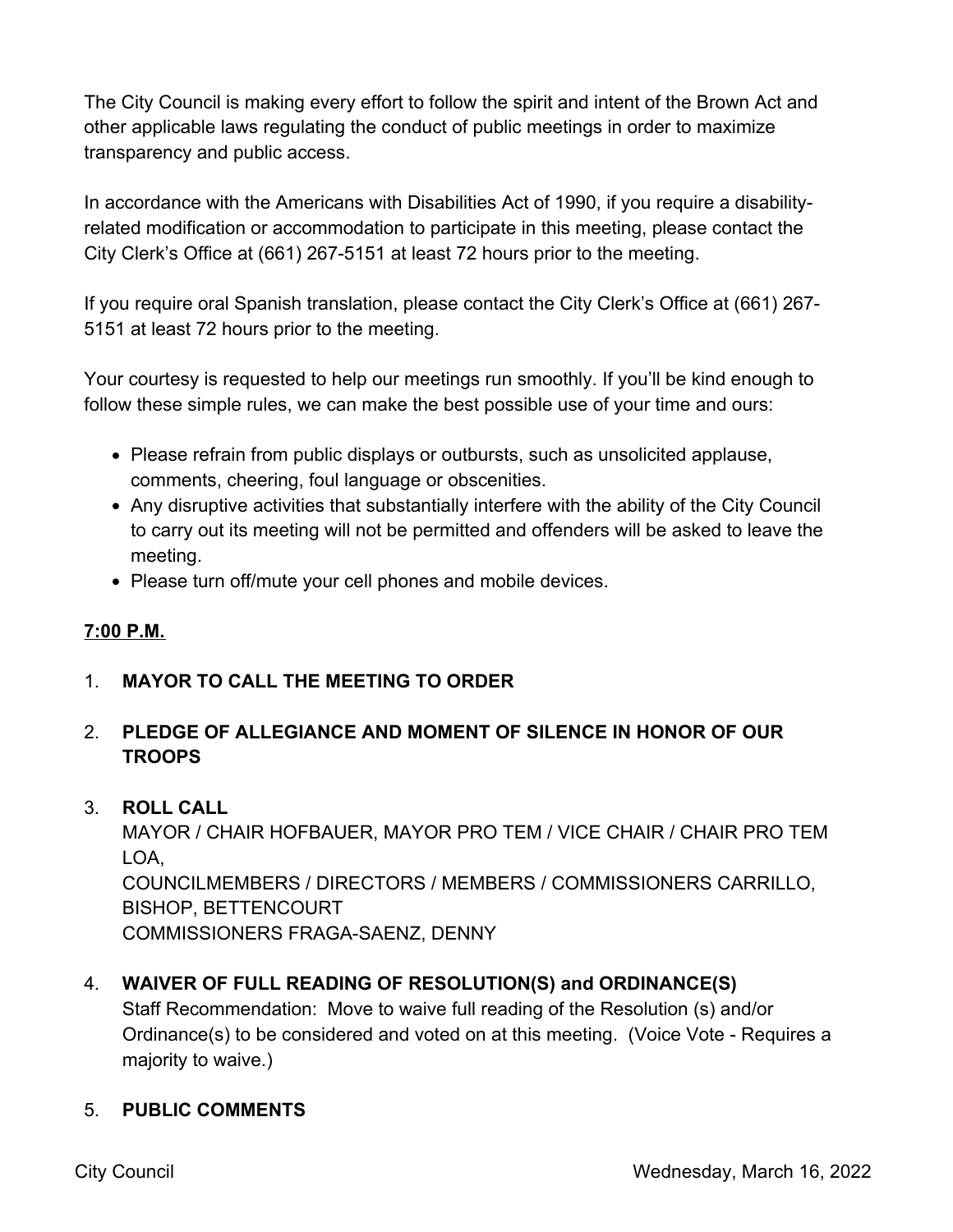Now is the time for public participation for any person wishing to speak to the City Council on matters listed or not listed on the agenda, within the jurisdiction of the City Council. If you are attending the meeting by phone, please press \*9 to "raise your hand." If attending by personal computer, please click the "raise your hand" button. Press \*6 to un-mute yourself, state your name and begin speaking. PLEASE NOTE: A three-minute limit is imposed on each speaker.

## 6. **WORKSHOP PRESENTATION(S)**

6.1 Illegal Dumping Action Plan Updates. (Staff Reference: Director of Public Works Heffernan - Presented by Deputy Director of Public Works Glidden) SR - Illegal Dumping Action Plan Updates.docx Illegal Dumping Action Plan Update.pdf

## 7. **CONSENT CALENDAR**

All matters listed under the Consent Calendar will be enacted by one motion unless an item(s) is pulled by Council, in which case the item(s) will be removed from the Calendar and will be considered separately following this portion of the Agenda.

- 7.1 Receive the Summary of the Annual Housing Element Progress Report. (Staff Reference: Director of Economic and Community Development Garibay) CC SR 03-16-22.docx Attachment 1.pdf
- 7.2 Approve Agreement with Kimley-Horn and Associates, Inc for professional services on PN 835, Palmdale Sustainable Transportation Plan, in the amount of \$597,339. (Staff Reference: Director of Public Works Heffernan - Presented by Deputy Director of Public Works Glidden) PN 835 - Award SR.docx A-7849 - Draft.pdf
- 7.3 Adopt Resolution No. CC 2022-020, a Resolution of the City Council of the City of Palmdale authorizing the application for grant funds from the Recreational Trails Program for the Barrel Springs Trail Improvement Project. (Staff Reference: Director of Public Works Heffernan - Presented by Deputy Director of Public Works Glidden)

Staff Report Resolution 2022-020.docx Resolution 2022-020.doc

7.4 Adopt Resolution No. CC 2022-025, a Resolution of the City Council of the City of Palmdale authorizing California Choice Energy Authority (CalChoice) to enter into a long-term renewable energy agreement with Powerex Corporation on behalf of Energy for Palmdale's Independent Choice (EPIC). (Staff Reference: Finance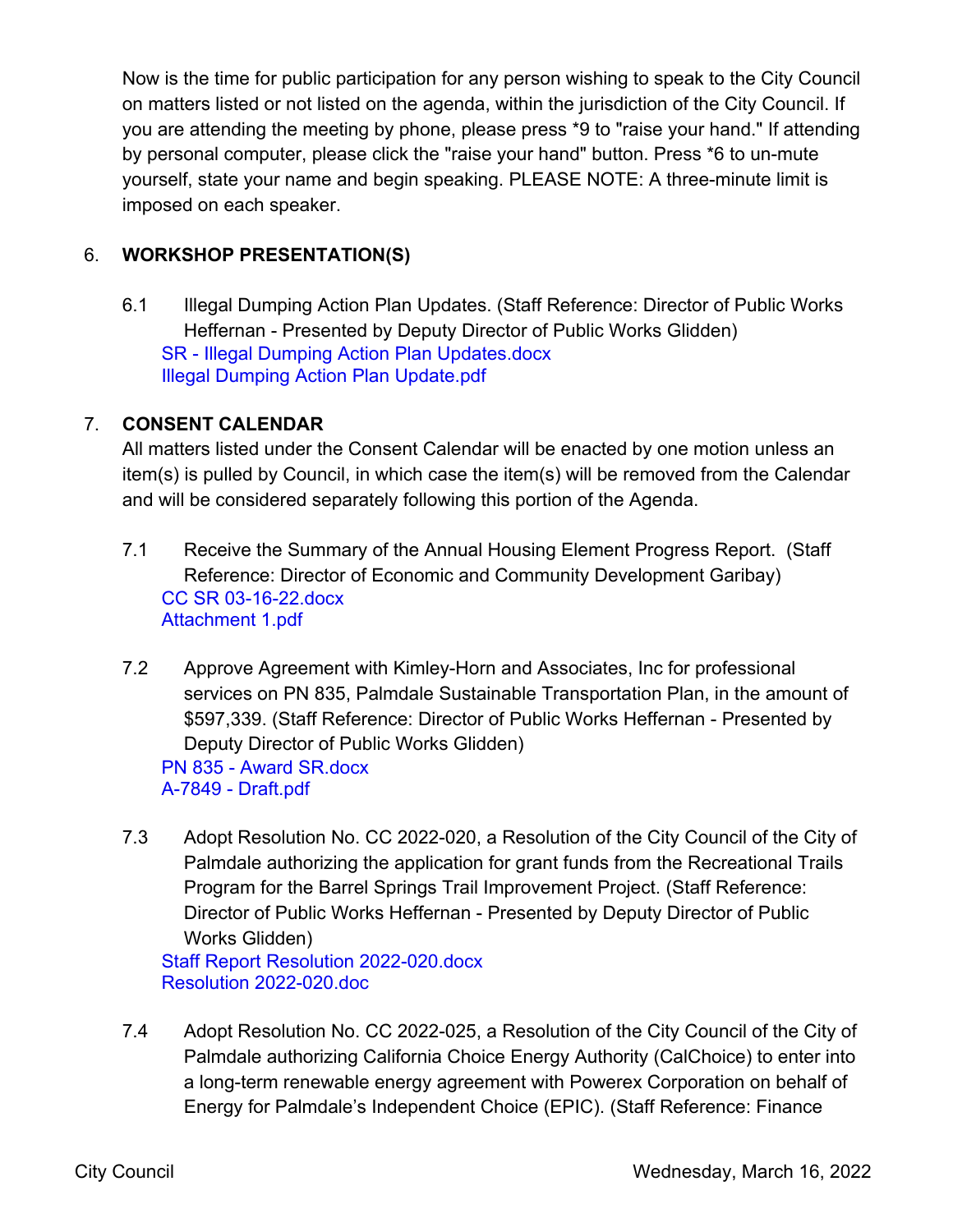Manager: Kang, Presented by: Energy Resource Manager Salt) 01. 20220316 Palmdale Staff Report Final EPIC CCA Powerex Resolution\_TS.docx 02. 220316 CCEA PCC1 Confirm (Bal 22-32) - Palmdale - PWX Executed\_Redacted.pdf 03. 20220316 Palmdale Resolution Final EPIC CCA Powerex TS.doc

7.5 Adopt Resolution No. CC 2022-030, a Resolution of the City Council of the City of Palmdale Authorizing Remote Teleconference Meeting of the City Council and All City Subordinate Bodies for the Period of March 24, 2022 - April 23, 2022. (Staff Reference: City Attorney Beck)

3\_16\_2022\_Staff\_Report\_- \_Resolution\_of\_the\_City\_Council\_Authorizing\_Remote\_Teleconference\_Meetings 030.docx 3\_16\_2022 Resolution No. CC 2022-030 Brown Act Teleconference AB 361.doc

### 8. **APPOINTMENTS**

- 8.1 Approve District 4 Alternate Member nomination for appointment to the Measure AV Oversight Committee. (Staff Reference: City Clerk Smith) 3\_16\_22\_MAV\_Alt\_Member\_Appointment.docx Ordinance No. 1561.pdf MAV\_Bylaws.docx
- 8.2 Approve nominations for appointment of three Committee Members and one Alternate Committee Member to the Human Rights Advisory Committee. (Staff Reference: City Clerk Smith)

3\_16\_2022\_Human\_Rights\_Advisory\_Committee\_Appointment\_SR.docx 1550.pdf 1561.pdf HRAC Bylaws.docx

### 9. **JOINT NEW BUSINESS CC/SA/HA/IDA/PAA/PCA/PFA**

- 9.1 Review and approve the FY 2022 mid-year budget adjustment, and adopt Resolution No. CC 2022-032, A Resolution of the City Council of the City of Palmdale amending the City's Classification and Pay Plan for Parks and Recreation Unbenefited Positions.(Staff Reference: Finance Manager Kang)
	- 1. FY 2022 SR Mid-Year Budget.docx
	- 2. FY 2022 Mid-Year Budget 3.09.22.pdf
	- 3. Resolution CC 2022.032 P & R Unbenefited.doc
	- 4. Exhibit 1 Proposed Class and Pay Plan Recreation.doc
	- 5. Exhibit 2 Proposed Salary Schedule Recreation.pdf

#### 10. **PUBLIC HEARING**